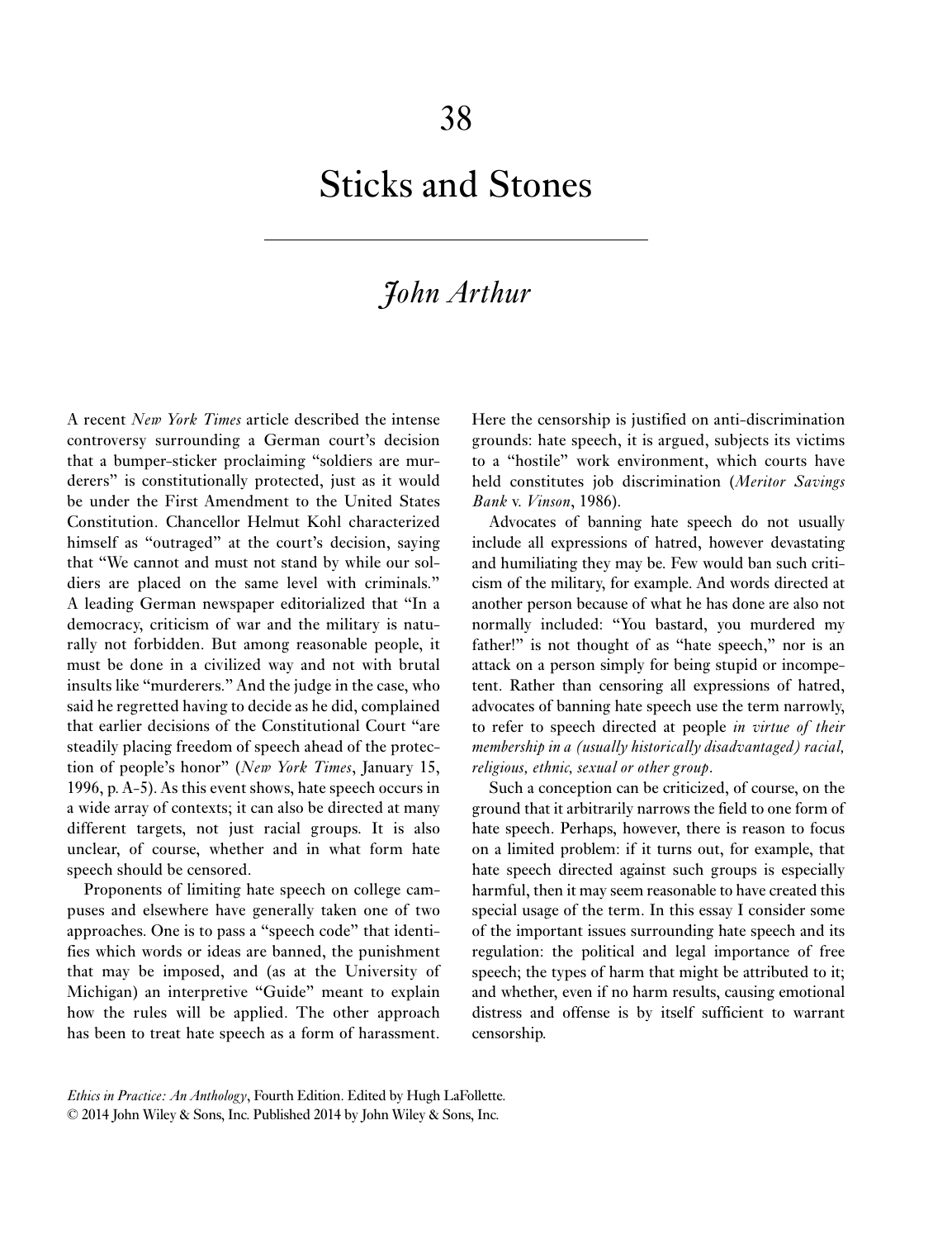### I Why Protect Freedom of Speech?

Respecting freedom of speech is important for a variety of reasons. First, as J. S. Mill argued long ago, free and unfettered debate is vital for the pursuit of truth. If knowledge is to grow, people must be free to put forth ideas and theories they deem worthy of consideration, and others must be left equally free to criticize them. Even false ideas should be protected, Mill argued, so that the truth will not become mere dogma, unchallenged and little understood. "However true [an opinion] may be," he wrote, "if it is not fully, frequently, and fearlessly discussed, it will be held as a dead dogma, not a living truth" (Mill, 1978, p. 34). It helps, of course, if the competition among ideas is fair and all sides have an equal opportunity to have their ideas expressed. Censorship is therefore only one of the dangers to the marketplace of ideas; unequal access to the media is another.

Free speech is also an essential feature of democratic, efficient and just government. Fair, democratic elections cannot occur unless candidates are free to debate and criticize each other's policies, nor can government be run efficiently unless corruption and other abuses can be exposed by a free press. But beyond that, there is an important sense in which freedom of speech provides a necessary precondition for the protection of other rights and therefore for justice. Free and open debate about the nature and limits of other rights to privacy, religion, equal treatment, and the rest is vital if society is to reach sound and fair decisions about when and how those other rights must be defined and respected. We cannot expect sound political deliberation, including deliberation about rights themselves, without first securing freedom of speech.

A third value, individual autonomy, is also served by free speech. In chapter III of *On Liberty*, "Of Individuality, as One of the Elements of Well Being," Mill writes that "He who lets the world, or his own portion of it, choose his plan of life for him, has no need of any other faculty than the ape-like one of imitation.…Among the works of man, which human life is rightly employed in perfecting and beautifying, the first in importance surely is man himself" (Mill, 1978, p. 56). Mill's suggestion is that the best life does not result from being forced to live a certain way, but instead is freely chosen without coercion from outside. But if Mill is right, then freedom of speech as well as action are important to achieve a worthwhile life. Free and open discussion helps people exercise their

capacities of reasoning and judgment, capacities that are essential for autonomous and informed choices.

Besides these important social advantages of respecting free speech, including learning the truth, securing efficient, democratic and just government, and promoting individual autonomy, freedom of expression is important for its own sake, because it is a basic human right. Not only does free speech *promote* autonomy, as Mill argued, but it is also a *reflection* of individual autonomy and of human equality. Censorship denigrates our status as equal, autonomous persons by saying, in effect, that some people simply cannot be trusted to make up their own minds about what is right or true. Because of the ideas they hold or the subjects they find interesting, they need not be treated with the same respect as other citizens with whom they disagree; only we, not they, are free to believe as we wish. Viewed that way, denying free speech is much like establishing an official religion: it says to some citizens that because of their beliefs they are less than equal members of society. So, unlike the previous arguments, which see speech as an instrument to realize other important values, here the claim is that free speech must be protected out of respect for the fact that each adult in the community is entitled to be treated as an equal among others (Dworkin, 1996, ch. 8).

Because it serves important social goals, and also must be respected in the name of equal citizenship, the right to speak and write freely is perhaps the most important of all rights. But beyond that, two further points also need to be stressed. Free speech is fragile, in two respects. The first is the chilling effect that censorship poses. Language banning hate speech will inevitably be vague and indeterminate, at least to some extent: words like "hate" and "denigrate" and "victimize," which often occur in such rules, are not self-defining. When such bans bring strict penalties, as they sometimes do, they risk sweeping too broadly, capturing valuable speech in their net along with the speech they seek to prohibit. Criminal or civil penalties therefore pose a threat to speech generally, and the values underlying it, as people consider the potential risks of expressing their opinions while threatened by legal sanctions. Censorship risks having a chilling effect.

The second danger of censorship, often referred to as the "slippery slope," begins with the historical observation that unpopular minorities and controversial ideas are always vulnerable to political repression, whether by authoritarian regimes hoping to remain in power, or elected officials desiring to secure re-election by attacking unpopular groups or silencing political opponents.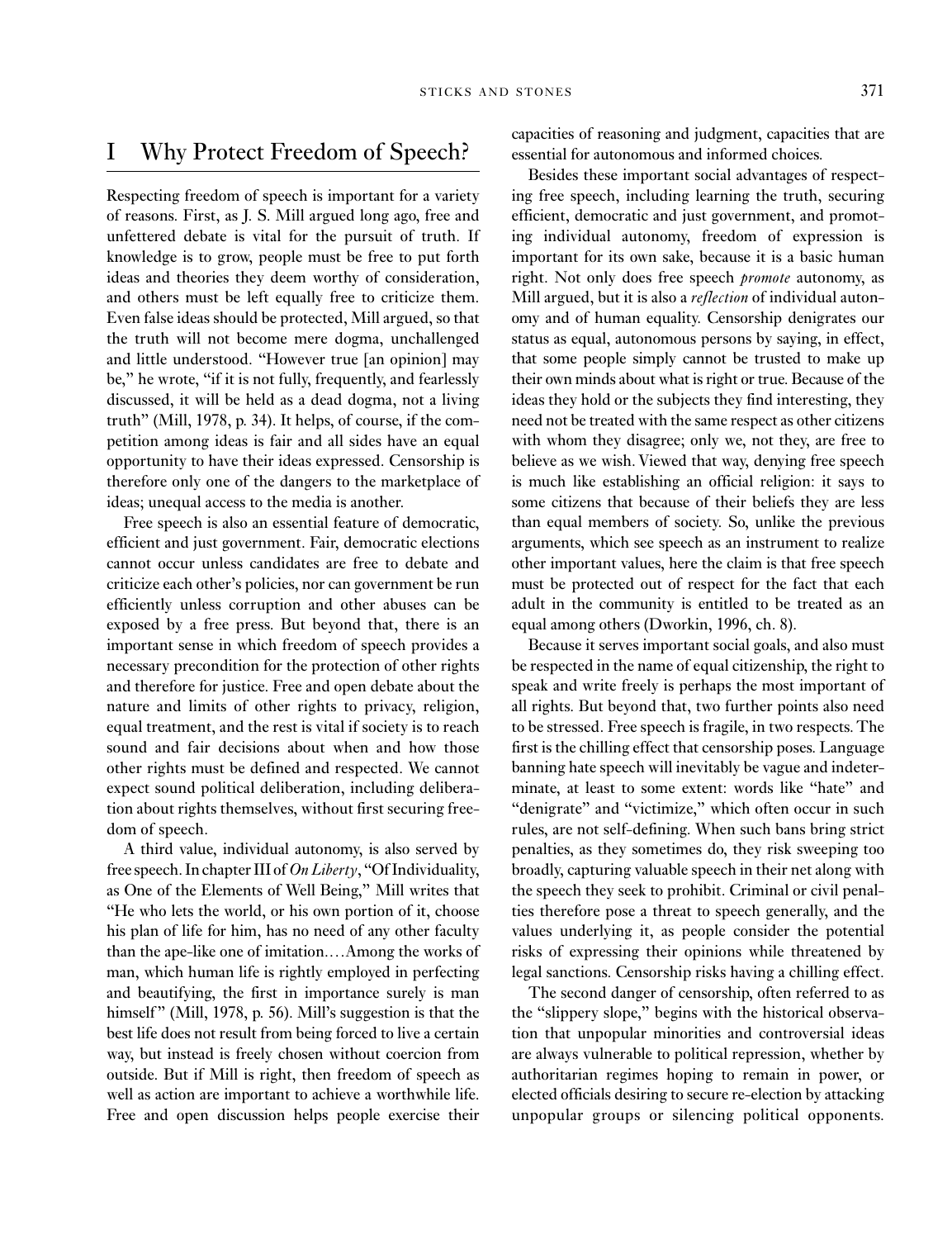For that reason, it is important to create a high wall of constitutional protection securing the right to speak against attempts to limit it. Without strong, politically resistant constraints on governmental efforts to restrict speech, there is constant risk – demonstrated by historical experience – that what begins as a minor breech in the wall can be turned by governmental officials and intolerant majorities into a large, destructive exception.

Protecting speech is essential if society is to protect truth, autonomy, efficiency, democracy, and justice; it also must be protected if we are to show equal respect for others with whom we differ. Censorship is also risky, I have argued, given the dangers of chilling effects and slippery slopes. Given all this, it is not surprising that the United States Supreme Court has sought ways to protect freedom of speech. So before considering hate-speech regulations, it will be helpful to look briefly at how the US Supreme Court has understood the First Amendment's guarantee of freedom of speech.

#### II Free Speech and the Constitution

The Supreme Court has not always interpreted the First Amendment's free speech and press clauses in a manner consistent with speech's importance. Early in the twentieth century people were often jailed, and their convictions upheld, for expressing unpopular political views, including distributing pamphlets critical of American military intervention in the Russian revolution (*Abrams* v. *United States*, 1919). Then, in the McCarthy era of the 1950s, government prosecuted over a hundred people for what was in effect either teaching Marxism or belonging to the Communist Party (*Dennis* v. *United States*, 1951). Beginning in the 1960s, however, the US Supreme Court changed direction, interpreting the Constitution's command that government not restrict freedom of speech as imposing strict limits on governmental power to censor speech and punish speakers.

Pursuing this goal, the first defined "speech" broadly, to include not just words but other forms of expression as well. Free speech protection now extends to people who wear arm bands, burn the flag, and peaceably march. The Court has also made a critically important distinction, between governmental regulations aimed at the *content* or *ideas* a person wishes to convey and content-neutral restrictions on the *time*, *place*, *and manner* in which the speech occurs. Thus, government is given fairly wide latitude to curtail speakers who use bullhorns at night, spray-paint their ideas on public buildings, or invade private property in order to get their messages across. But when governmental censors object not to how or where the speech occurs, but instead to the content itself, the Constitution is far more restrictive. Here, the Supreme Court has held, we are at the very heart of the First Amendment and the values it protects. Indeed, said the Court, there is "no such thing as a false idea" under the US Constitution (*Gertz*. v. *Robert Welch*, *Inc*., 1974).

Wary of the chilling effect and the slippery slope, the Supreme Court has therefore held that government cannot regulate the content of speech unless it falls within certain narrowly defined categories. These constitutionally "unprotected categories" include libel (but criticisms of public officials must not only be false but uttered "maliciously" to be libelous), incitement to lawlessness (if the incitement is "immanent," such as yelling "Let's kill the capitalist!" in front of an angry mob), obscenity (assuming that the speech also lacks substantial social value), and "fighting words" (like "fascist pig" that are uttered in a face-to-face context likely to injure or provoke immediate, hostile reaction). In that way, each of these unprotected categories is precisely defined so as not to endanger free expression in general. Like Ulysses tying himself to the mast, the Supreme Court uses the unprotected-categories approach to reduce the chance that we will return to a time when constitutional protections were vaguely defined and government was left free to issue vaguely worded sedition statutes, stifle dissent and lock up critics. Harmless advocacy of revolution, for example, is now constitutionally protected, as is virtually all criticism of public officials.

Applying these principles, the Supreme Court held in 1989 that a "flag desecration" is constitutionally protected (*Texas* v. *Johnson*, 1989). Texas's statute had defined "desecration" in terms of the tendency to "offend" someone who was likely to know of the act. But, said the Court in striking down the statute, not only does flag burning involve ideas, the statute is not viewpoint neutral. Because it singled out one side of a debate – those who are critical of government – the law must serve an especially clear and important purpose. Mere "offense," the justices concluded, was insufficiently important to warrant intrusion into free expression.

In light of this constitutional history, it is not surprising that attempts to ban hate speech have fared poorly in American courts. Responding to various acts of racist speech on its campus, the University of Michigan passed one of the most far-reaching speech codes ever attempted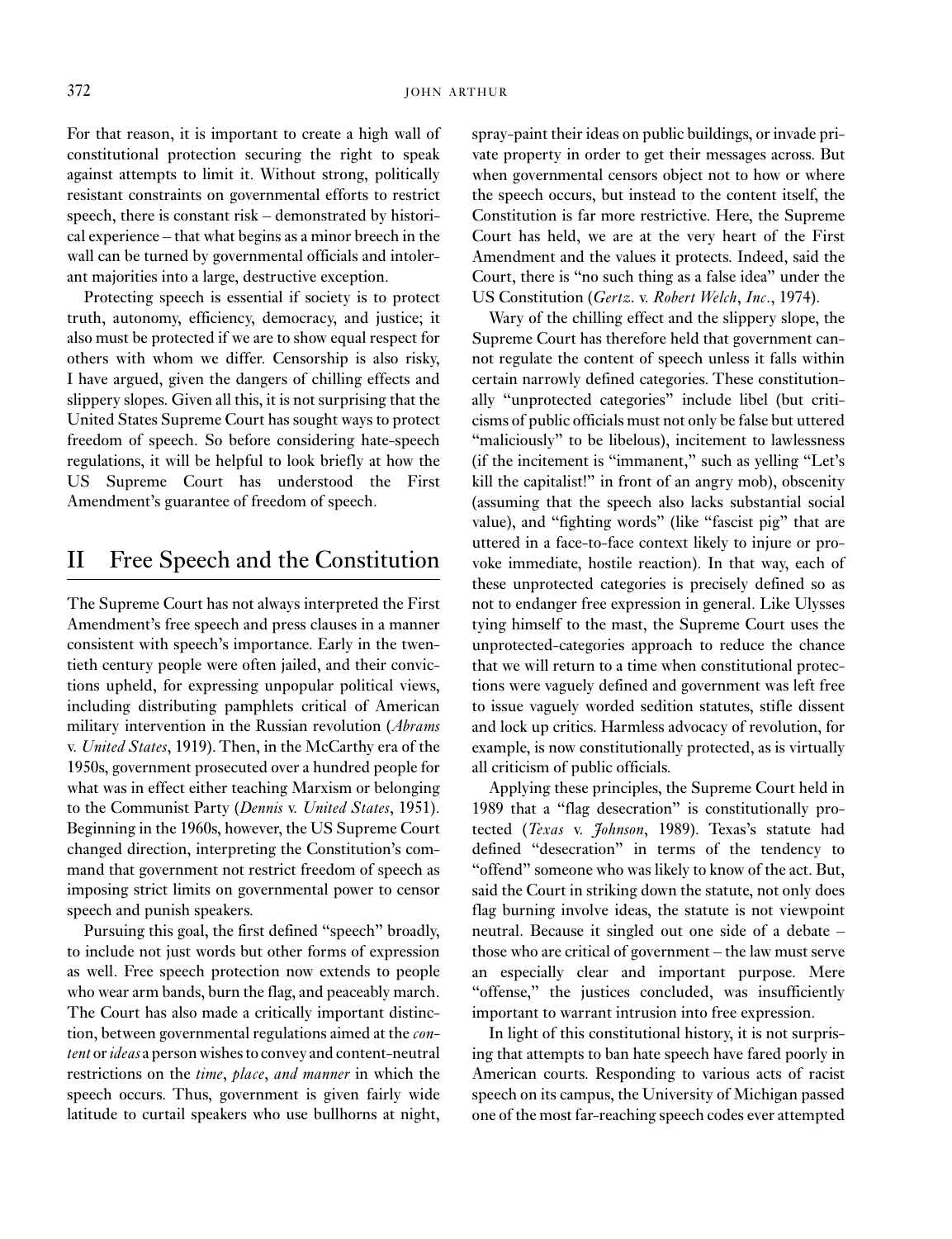at an American university: it prohibited "stigmatizing or victimizing" either individuals or groups on the basis of "race, ethnicity, religion, sex, sexual orientation, creed, national origin, ancestry, age, marital status, handicap or Vietnam-era veteran status." According to a "Guide" published by the University to help explain the code's meaning, conduct that violates the code would include a male student who "makes remarks in class like 'Women just aren't as good in this field as men,' thus creating a hostile learning atmosphere for female classmates." Also punishable under the code were "derogatory" comments about a person's or group's "physical appearance or sexual orientation, or their cultural origins, or religious beliefs" (*Doe* v. *University of Michigan*, 1989, pp. 857–8). To almost nobody's surprise, the Michigan Code was rejected as unconstitutional, on grounds that it violated rights both to free speech and to due process of law. The case was brought by a psychology instructor who feared that his course in developmental psychology, which discussed biological differences between males and females, might be taken by some to be "stigmatizing and victimizing." The Court agreed with the professor, holding that the Michigan code was both "over-broad" and "unconstitutionally vague." A second code at the University of Wisconsin soon met a similar fate, even though it banned only slurs and epithets (*UMV Post* v. *Board of Regents of the University of Wisconsin*, 1991).

Confirming these lower court decisions, the Supreme Court in 1992 ruled unconstitutional a city ordinance making it a misdemeanor to place on public or private property any "symbol, object, appellation, characterization or graffiti" that the person knows or has reasonable grounds for knowing will arouse "anger, alarm or resentment" on the basis of race, color, creed, religion, or gender (*R.A.V*. v. *City of St Paul*, 1992, p. 2541). In overturning a juvenile's conviction for placing a burning cross on a black family's lawn, the majority held that even if the statute were understood very narrowly, to limit only "fighting words," it was nonetheless unconstitutional because it punished only some fighting words and not others. In so doing, argued one justice, the law violated the important principle of content neutrality: it censored some uses of fighting words, namely those focusing on race, color, creed, religion, or gender, but not others. It prescribed political orthodoxy. Other justices emphasized that no serious harm had been identified that could warrant restrictions on speech. The law, wrote Justice White, criminalizes conduct that "causes only hurt feelings, offense, or resentment, and is protected by the First Amendment" (*R.A.V*. v. *City of St. Paul*, 1992, p. 2559).

Perhaps, however, the Court has gone too far in protecting hate speech. Advocates of banning hate speech commonly claim it harms its victims. "There is a great difference," writes Charles Lawrence, "between the offensiveness of words that you would rather not hear because they are labelled dirty, impolite, or personally demeaning and the injury [of hate speech]" (Lawrence, 1990, p. 74). Elsewhere he describes hate speech as "aimed at an entire group with the effect of causing significant *harm* to individual group members" (Lawrence, 1990, p. 57, emphasis added). Richard Delgado similarly claims that it would be rare for a White who is called a "dumb honkey" to be in a position to claim legal redress since, unlike a member of an historically oppressed group, it would be unlikely that a white person would "suffer *harm* from such an insult" (Delgado, 1982, p. 110, emphasis added).

But are these writers correct that various forms of hate speech cross the boundary from the distressing and offensive to the genuinely harmful? To weigh their claim, we will first ask how we are to understand the concept of harm. Once that is clear, we can then proceed to the question of whether hate speech is in fact harmful, and then to whether it should be banned on other grounds.

#### III Harm and Offense

To claim that someone has been harmed is different from claiming she has been wronged. I can break into your house undetected, do no damage, and leave. While I have wronged you, I might not have harmed you, especially if you didn't know about it and I didn't take anything.

What then must be the case for wronging somebody to also constitute a harm? First, to be harmed is not merely to experience a minor irritation or hurt, nor is it simply to undergo an unwanted experience. Though unwanted, the screech of chalk on the blackboard, an unpleasant smell, a pinch or slap, a brief but frightening experience, and a revolting sight are not harms. Harms are significant events. Following Joel Feinberg, I will assume that harms occur not when we are merely hurt or offended, but when our "interests" are frustrated, defeated, or set back (Feinberg, 1984, pp. 31–51). By interests he means something in which we have a stake – just as we may have a "stake" in a company. So while many of our interests are obviously tied to our wants and desires, a mere want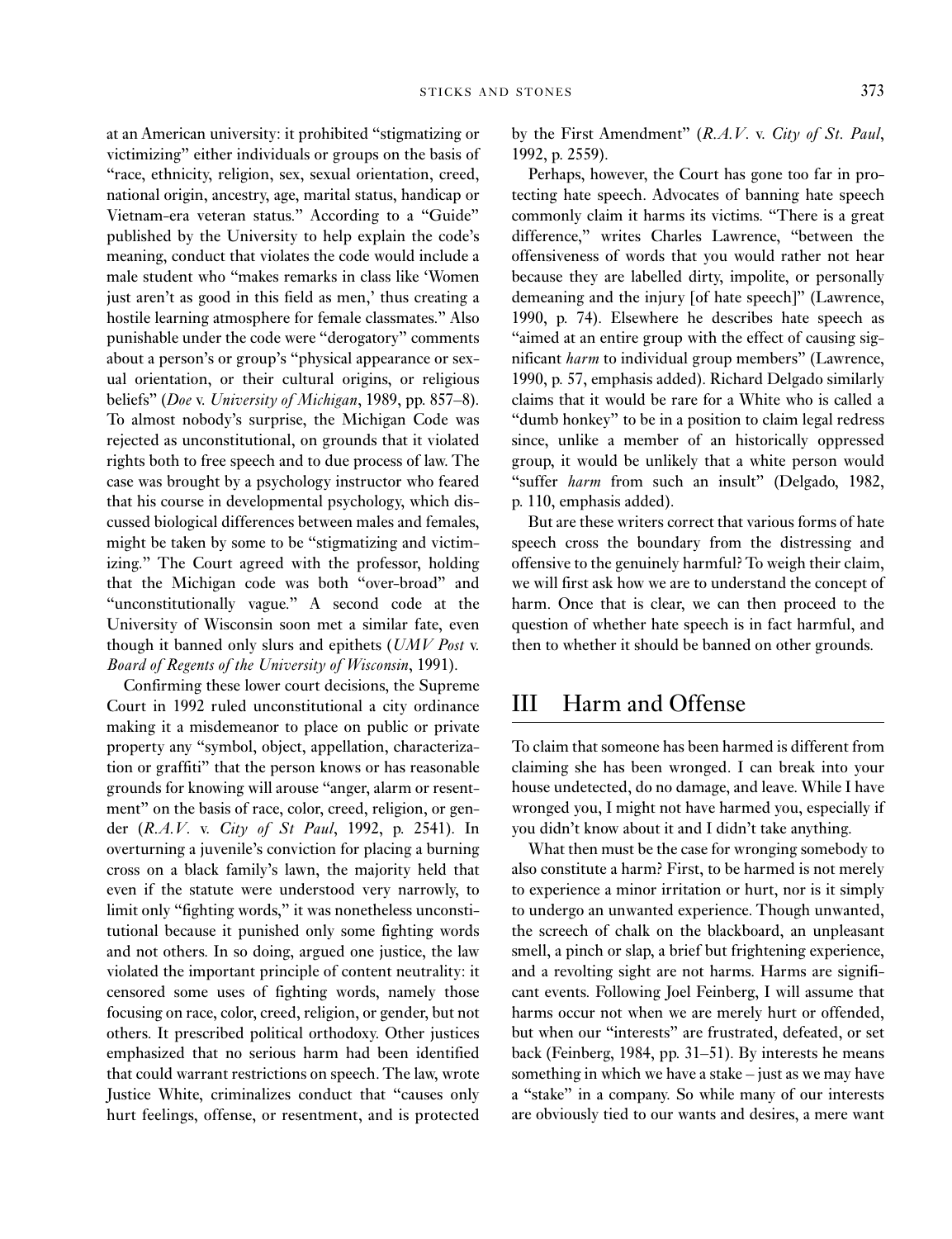does not constitute an interest. A minor disappointment is not a frustration of interests in the relevant sense. Feinberg thus emphasizes the "directional" nature of interests that are "set back" when one is harmed, pointing out that the interests are "ongoing concerns" rather than temporary wants. Genuine harms thus impede or thwart people's future objectives or options, which explains why the unpleasant memory or smell and the bite's itch are not harms while loss of a limb, of freedom, and of health are. Harms can therefore come from virtually any source: falling trees, disease, economic or romantic competitors, and muggers are only a few examples.

It seems clear therefore why government is concerned about harm and its prevention. Whether caused by other people or by nature, to be harmed is never trivial; it involves a setback or frustration of an interest of a person. For government to ignore genuinely harmful acts requires justification; sometimes such a justification is easy to see, as when competition causes economic harm or a person injures another in self-defense. But, absent such a justification, there is a *prima facie* case that harmful actions should not be allowed.

We now turn to the question of whether hate speech causes harm. In discussing this, we will consider various types of harm that might result, as well as making important distinctions between group and individual harm, between cumulative and individual harm and between direct and indirect harm.

#### IV Group Harm

One typical form of hate speech is directed not at any particular individual but at a group: fliers attacking racial and religious minorities are typical examples. But why might it be thought that attacks on groups are harmful? Here are some possibilities.

Larry May argues that attacks on groups harm people "vicariously." Because people care about others in their group, an attack on any one of them is in effect an attack on them all. He terms this state "solidarity." "If people are in a state of solidarity," he writes, "in which they identify the interests of others as their own interests, then…vicarious harm is possible" (May, 1987, p. 115). But that seems wrong: even assuming people are in a state of solidarity and identify strongly with the interests of others in the group, and also assuming that the hate speech harms the interests of its specific subject in some way, it still does not follow that others in the group are

harmed by such an attack. Even such an attack on a family member might not result in such vicarious *harm*, though it could surely cause distress, anger, and resentment. Attacks on group members cause harm only if they also frustrate others' interests, understood as limiting ongoing objectives or options. But group "solidarity" is not normally like that; no doubt other group members are often distressed, but to suffer distress is not, by itself, a harm.

Perhaps, however, the harm caused by attacks aimed at a racial or other group is to the group itself rather than to any particular individual. But what sense can be made of such a claim, that the group itself is somehow harmed? It may seem that groups are not the sort of thing that *can* be harmed, only individual members. But consider corporations. Not only do they have duties and rights (they can sue and be sued, be held legally liable, and be fined) but they also have goals and objectives (namely to make a profit or to achieve some charitable goal if they are notfor-profit corporations). Nor is the corporation's goal reducible to the interests of its members: individuals involved with the corporation may care little or nothing about whether the corporation makes a profit, worrying instead about their salary, job security, work conditions, status among others, or whatever. So because corporations have independent goals, it seems that corporations can also be harmed. Exxon Corporation, for example, was probably harmed by the Alaskan oil spill, and certainly US auto makers were harmed by competition from the Japanese in the 1980s.

It is far from clear, however, how the analogy with corporations can be extended to religious, racial, or other groups. Consider the group of people on board an airplane. *Individuals* on the airplane can be harmed, of course, but it makes little sense to ask after a crash whether, in addition to all the deaths, the *group* itself was harmed. One reason that some groups, like corporations, can be harmed while others, such as people on airplanes, cannot is that corporations exist in a legal environment that provides them with their own, independent goal: both their charter and the legal context in which they function define their purpose as making profits for shareholders. A second point, besides legally defined purpose, is that corporations have an organizational structure whose purpose is to achieve the goal. For these reasons, sense can be made of a corporation being harmed in its pursuit of its goals. The situation is different, however, for racial, religious, ethnic, or cultural groups. These groups are socially, not legally created,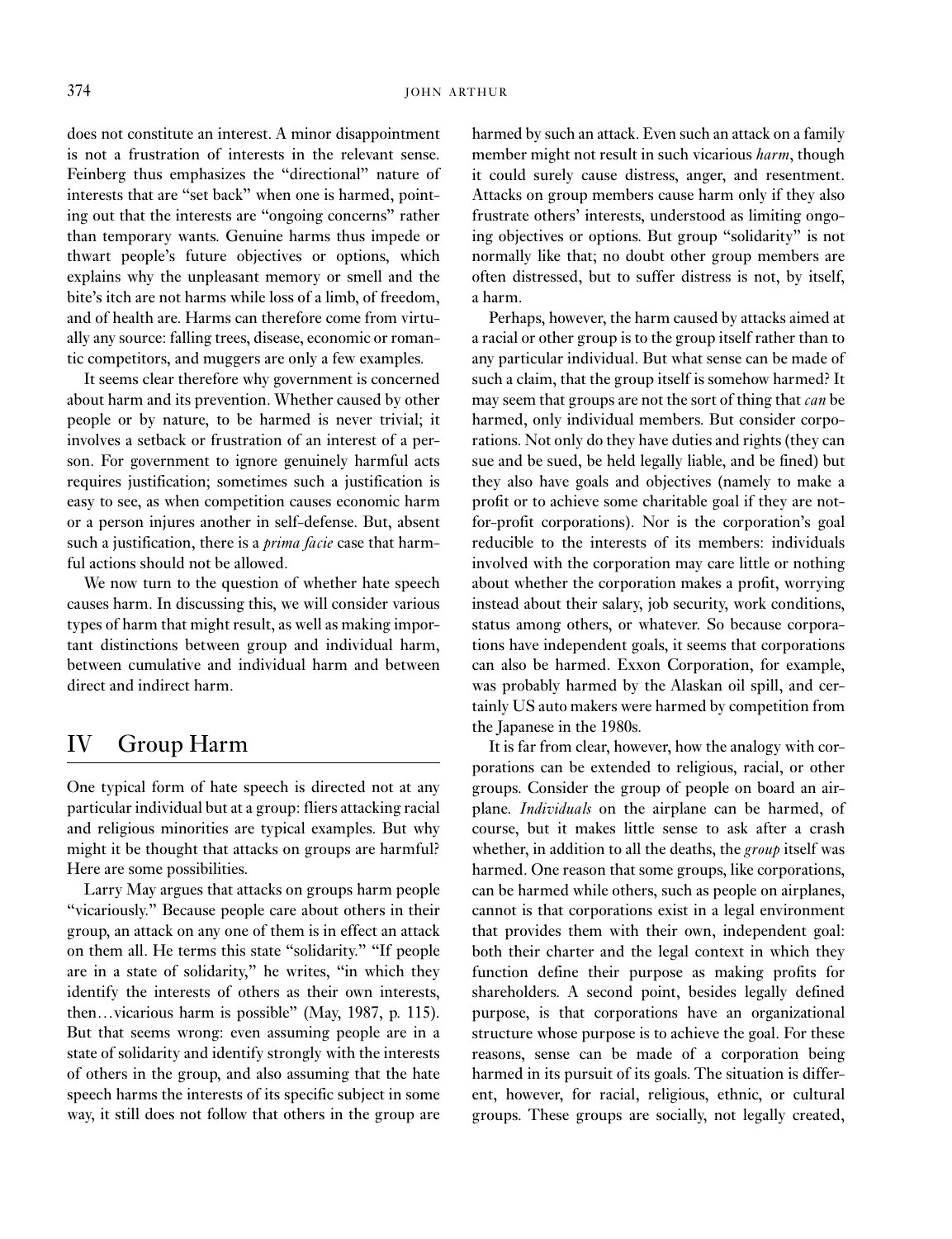and obviously do not have a charter defining their goals; nor do they have the organizational structures that allowed us to make sense of a corporation's goals. Lacking a purpose, they therefore cannot be harmed in its pursuit.

It might be argued in response, however, that at least some groups, like religious ones, *can* have defined goals: The goal of the Jewish people, it is sometimes said, is to be a "light unto the nations," and that of Evangelical Christians, to preach salvation. But again it is unclear how to make sense of these "group" goals without assuming there is somebody else, God, who has established the purpose for the groups. But then it would be God, and not the group itself, that has the goal. On the other hand, if God has not established such a purpose then it seems reasonable to think of the goal as residing in individual members, not in the group itself. Similarly, a people or nation are sometimes said to have goals such as creating "socialist man" or achieving "manifest destiny," but again this depends on an organizational structure, usually a government, that represents the people and pursues the objective. Take that structure away, and the "group" goal dissolves.

The claim that hate speech harms a racial, religious, or ethnic group is therefore best not taken literally. Group harm is best understood as a shorthand way of suggesting individual members have been harmed. What sort of harm is then at issue, exactly? And how might hate speech cause it?

#### V Cumulative vs. Individual Harm

To give this argument its due, we must first distinguish between harms flowing from *individual* actions and *cumulative* harms. Often what is a singly harmless act can be damaging when added to other similar acts. One person walking across a lawn does little damage, but constant walking will destroy the lawn. Indeed the single act might be entirely without negative effect. Pollution, for instance, is often harmful only cumulatively, not singly. Though one car battery's lead may do no harm to those who drink the water downstream, when added to the pollution of many others the cumulative harm can be disastrous.

Further, the fact that it was singly harmless is no justification for performing the act. The complete response to a person who insists that he had a right to pollute since his action did no damage is that if everyone behaved that way great harm would follow: once a legal scheme protecting the environment is in place, criminal law is rightly invoked even against individually harmless acts on grounds of cumulative harm.

It might then be argued that even if individual hate speech acts do not cause harm, it should still be banned because of its cumulatively harmful effects. What might that harm consist in? Defending hate speech codes, Mari J. Matsuda writes that "As much as one may try to resist a piece of hate propaganda, the effect on one's selfesteem and sense of personal security is devastating. To be hated, despised, and alone is the ultimate fear of all human beings.…[R]acial inferiority is planted in our minds as an idea that may hold some truth" (Matsuda, 1989, p. 25). Besides the distress caused by the hate speech, Matsuda is suggesting, hate speech victims may also be harmed in either of two ways: reduced selfesteem or increased risk of violence and discrimination. I will begin with self-esteem, turning to questions of violence and discrimination in the next section.

#### VI Cumulative Harm to Self-esteem

What then is self-esteem? Following Rawls, let us assume that by "self-esteem" or "self-respect" we mean the sense both that one's goals and life-plan are worthwhile and that one has talents and other characteristics sufficient to make their accomplishment possible (Rawls, 1971, pp. 440–6). Loss of self-esteem might therefore constitute harm because it reduces motivation and willingness to put forth effort. If hate-speech victims believe they have little or no chance of success, their future options will be reduced, rather as former slaves are sometimes said to have had their futures foreclosed as a result of the attitudes they inherited from slavery.

Assuming loss of self-esteem is a harm, how plausible is Matsuda's suggestion that hate speech has the (cumulative) effect of reducing it? Many factors can reduce self-esteem. Demeaning portrayals of one's group in the media, widespread antisocial behavior of others in the group, family breakdown, poor performance in school and on the job, drugs, and even well-intended affirmative action programs all may lessen self-esteem. Indeed, I suggest that, absent those other factors, simply being subject to hate speech would not significantly reduce self-esteem. An otherwise secure and confident person might be made angry (or fearful) by racial or other attacks, feeling the speaker is ignorant, rude, or stupid.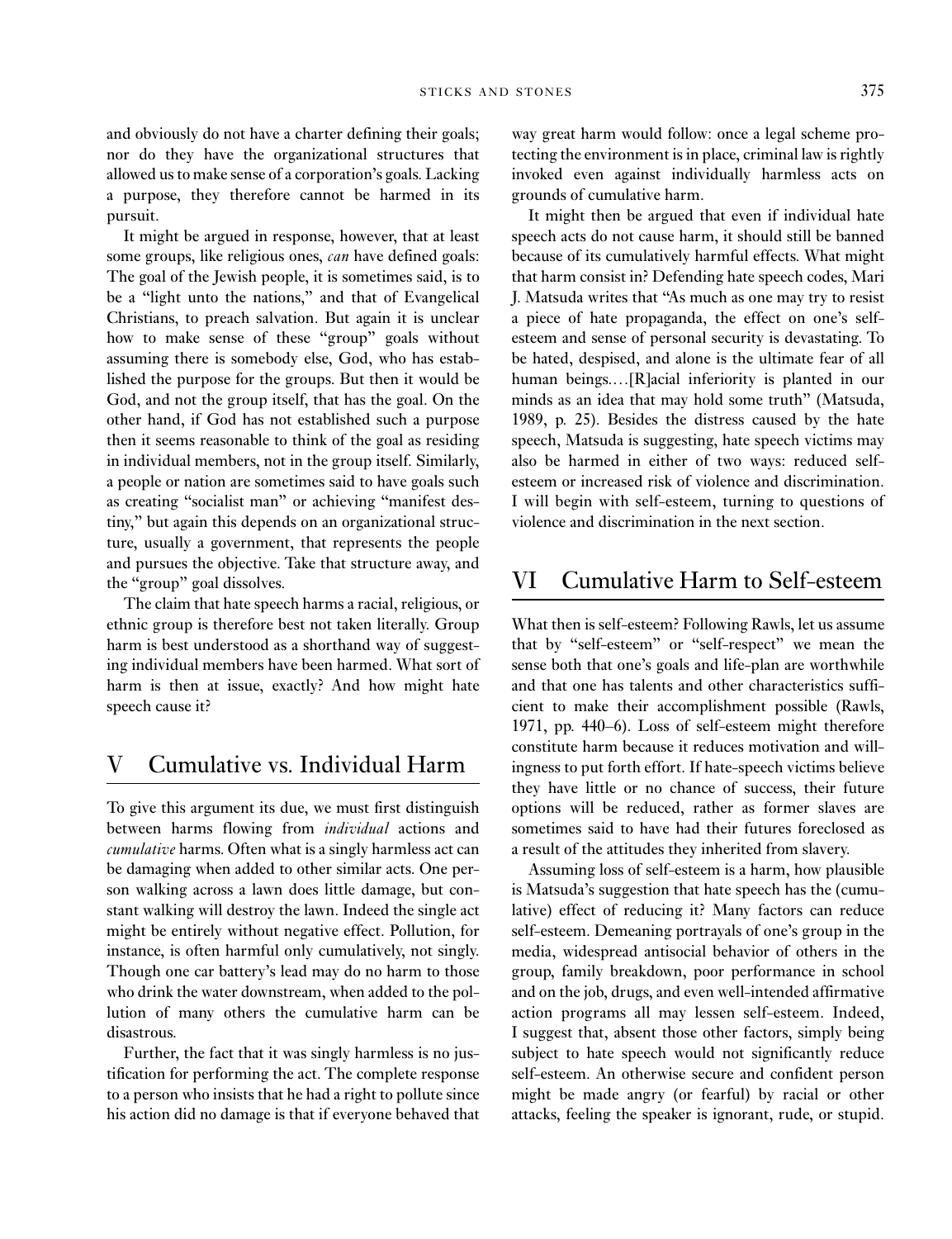But without many other factors it is hard to see that hate speech by itself would have much impact on self-esteem. Gerald Gunther, who as a Jew was subjected to some of the worst hate speech imaginable, nevertheless opposes speech codes. While writing eloquently of the distress such speech caused, there is no suggestion that the speech had an impact on the self-esteem of an otherwise self-confident person (Gunther, 1990).

But even assuming hate speech does reduce selfesteem to some degree, notice how far the argument has strayed from the original, robust claim that hate speech should be banned because it causes harm. First each individual act must be added to other acts of hate speech, but then it must also be added to the many other, more important factors that together reduce self-esteem. Given the importance of protecting speech I discussed earlier, and the presumption it creates against censorship, Matsuda's argument that it reduces self-esteem seems far too speculative and indirect to warrant criminalizing otherwise protected speech.

#### VII Discrimination and Violence as Indirect Harms

But surely, it may be objected, the real issue is simply this: hate speech should be banned because it increases racial or other forms of hatred, which in turn leads to increased violence and discrimination – both of which are obviously harmful. That is a serious claim, and must be taken seriously. Notice first, however, that this effect of hate speech, if it exists, is only indirect; hate speech is harmful only because of its impact on others who are then led in turn to commit acts of violence or discrimination. The claim is not that the speech itself directly caused the harm, but instead that it encouraged attitudes in people who then, on their own, acted wrongly and harmed others.

There are important problems with this as an argument for banning hate speech. One, epistemological, problem is whether we really know that the link exists between hate speech, increased hatred, and illegal acts. Suppose we discovered a close correlation between reading hate speech and committing acts of violence – what have we proved? Not, as might be thought, that hate speech causes violence. Rather, we would only know that *either* (A) reading such material increases hatred and violence, *or* (B) those who commit hate crimes also tend to like reading hate speech. The situation with respect to hate speech mirrors arguments about violence and pornography: the observation that rapists subscribe in greater proportion to pornographic magazines than do non-rapists does not show we can reduce rape by banning pornography. Maybe people who rape just tend also to like pornography. Similarly, reduction in hate speech might, or might not, reduce hate-related crime, even assuming that those who commit hate crimes are avid readers of hate literature.

Nor is it clear that hate speech has the effect on people's attitudes that the argument assumes. Consider an example reported recently in Mizzoula, Montana, where a vandal threw a brick through a window of the house of a Jewish family that had put a Menorah in their window to celebrate Hanukkah. In response, much of that overwhelmingly Christian city simply put pictures of a Menorah in their own windows, published in the local newspaper. Far from encouraging anti-Jewish hatred, this act seemed to have the opposite effect. Indeed it seems clear that members of groups whom hate-speech regulations are aimed to protect are themselves aware that hate speech can sometimes be beneficial. At my university alone, we have had two incidents in which acts of hate speech were perpetrated by members of the attacked group itself. Evidently, those students believed that rather than increasing hatred they could use hate speech to call attention to problems of racism and anti-semitism and increase people's sympathy, just as occurred in Mizzoula. We cannot assume, therefore, that censoring hate speech would reduce hatred. The reaction in Mizzoula, to meet racist speech with more speech, not only avoided censorship but also allowed people to make a powerful statement of their feelings about the importance of respecting the rights of others in their community.

It is unclear, I am suggesting, that regulating hate speech really would reduce hatred, let alone reduce hate crimes. And that uncertainty matters in the case of speech. Pollution, walking on the grass, and other activities that are less important than speech, and less threatened by governmental regulation, can be restricted without clear demonstration of their harmful effects. We need not wait to see for certain that a product is toxic to ban it; sometimes only a reasonable suspicion is enough if the product is relatively unimportant and the risks it may pose are significant. But speech, I have argued, is not like that. Freedom of expression is of great social value, enjoys the status as a basic right, and is in real danger due to slippery slopes and chilling effects.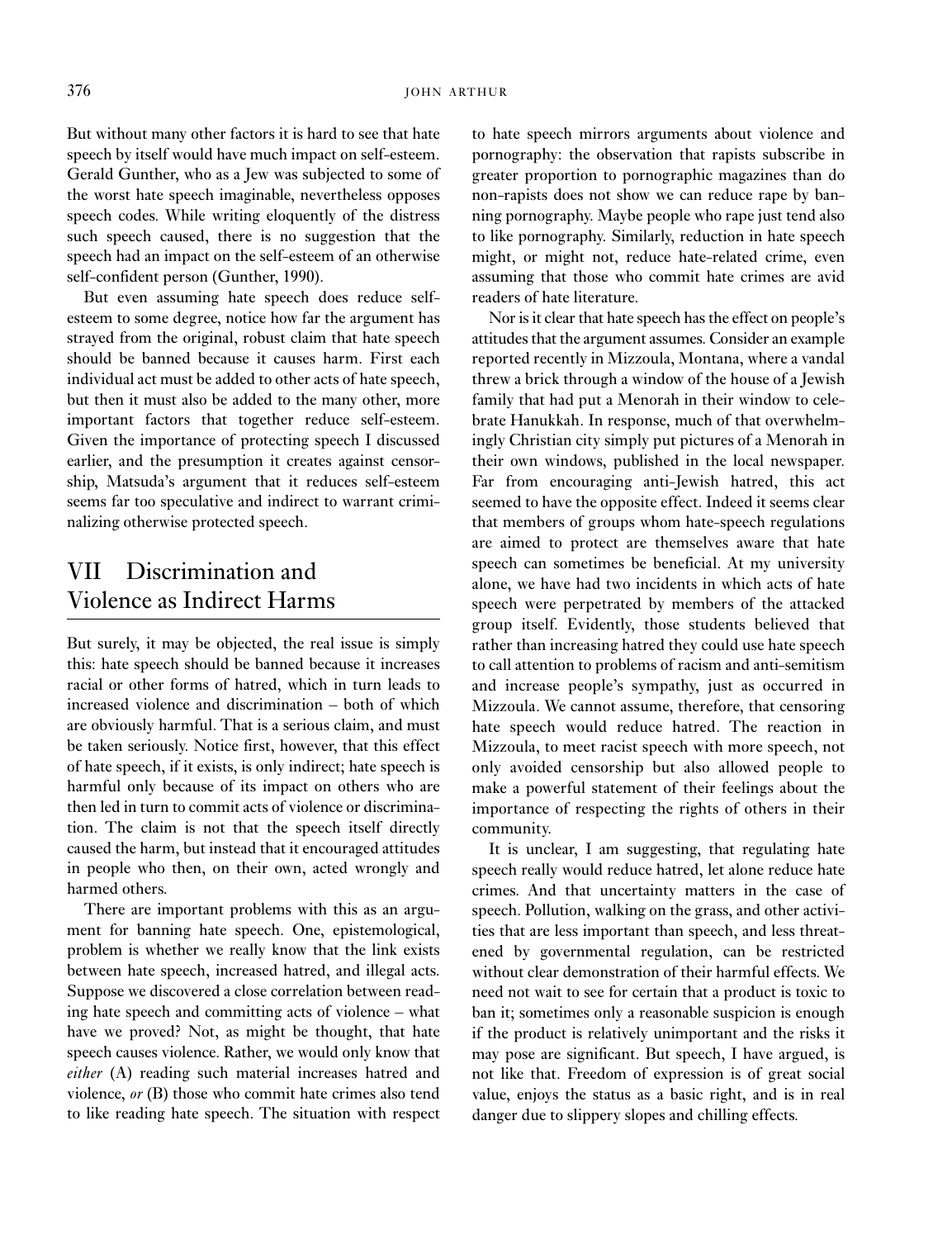There is a further problem, in addition to the epistemological one we have been discussing, with the argument that, by increasing hatred, hate speech in turn leads to more violence and discrimination. Any accused criminal, including one whose acts were motivated by racial or group hatred, must be shown to have *mens rea* or "guilty mind" in order to be convicted. That means, roughly, that the accused must have been aware of the nature of the act, aware that it was illegal or wrong, and was *able to have complied with the law*. But if the person could have complied with the law, then it follows that despite having read or heard the hate speech, and (we are now assuming) thereby had his hatred increased, he must still have been able to ask himself whether he wished to *act* on the basis of that attitude. Between the desire and the action comes the decision. Criminals are not zombies, controlled by their desires and unable to reflect on the nature and quality of their actions. It is no excuse that the criminal acted on a strong desire, whether it was to be wealthy without earning money, have sex without another's consent, or express hatred of a group through violent acts or discrimination.

This means, then, that we have on hand two different ways of dealing with acts of violence and discrimination motivated by hatred: by using government censorship in an effort at thought control, trying to eliminate hatred and prejudice, or by insisting that whether people like somebody or not they cannot assault them or discriminate against them. My suggestion is that passing and vigorously enforcing laws against violence and discrimination themselves is a better method of preventing indirect harm than curtailing speech. Government should not be in the business of making people like each other; it should, however, insist that we treat each other fairly and respect each other's rights. Indeed, using the power of government to persuade people how they should live and whom they should like seem quite incompatible with Mill's claim, discussed earlier, that individual autonomy and freedom are part of the valuable life. Even if we could, through government, force people to share our attitudes it is not clear we should try.

## VIII Offensive Expression and Epithets

I have argued that hate speech should not be banned on the ground of preventing harm. But government often restricts behavior that is not strictly speaking harmful: it prevents littering, for instance, and limits how high we build our buildings, the drugs we take and the training our doctors receive, to mention only a few examples. Some of these restrictions are controversial, of course, especially ones that seem designed only to keep us from harming ourselves. But others, for example limiting alterations of historic buildings and preventing littering, are rarely disputed. Government also limits various forms of public behavior that are grossly offensive, revolting, or shocking. An assault on the sense of smell and hearing, unusual or even common sexual activities in public, extreme provocations of anger, or threats that generate great anxiety or fear, are generally regarded as examples of behavior that can be restricted although they do not cause genuine harm.

Charles Lawrence suggests that this argument also applies to hate speech. The experience of being called "nigger," "spic," "Jap," or "kike," he writes, "is like receiving a slap in the face. The injury is instantaneous" (Lawrence, 1990, pp. 68–9). He describes the experience of a student who was called a "faggot" on a subway: "He found himself in a state of semi-shock, nauseous, dizzy, unable to muster the witty, sarcastic, articulate rejoinder he was accustomed to making" (Lawrence, 1990, p. 70).

Sometimes, of course, hate speech can be banned, even speech about important public issues. A Nazi yelling about the virtues of Fascism in a public bus or library, for example, can be asked to stop by a policeman. But that is not *content* regulation, unless somebody yelling just as loudly about the virtues of patriotism or of the Republican Party would be permitted to remain. Neutral regulations that prevent people from disturbing others, without regard to what is being said, do not raise the same constitutional and political issues as does content regulation of political speech.

But because of speech's critical importance and government's tendency to regulate and limit political discussion to suit its own ends, I have argued, it is important to limit governmental censorship to narrowly and precisely defined unprotected categories. This provides a more secure protection of speech than allowing officials to balance, case by case, the relative costs and benefits of individual laws government might wish to pass limiting free speech. Assuming that we might wish to keep this unprotected-categories approach, how might offensive hate speech be regulated? One possibility is to allow government to ban speech that "causes substantial distress and offense" to those who hear it. Were we to adopt such a principle, however, we would effectively gut the First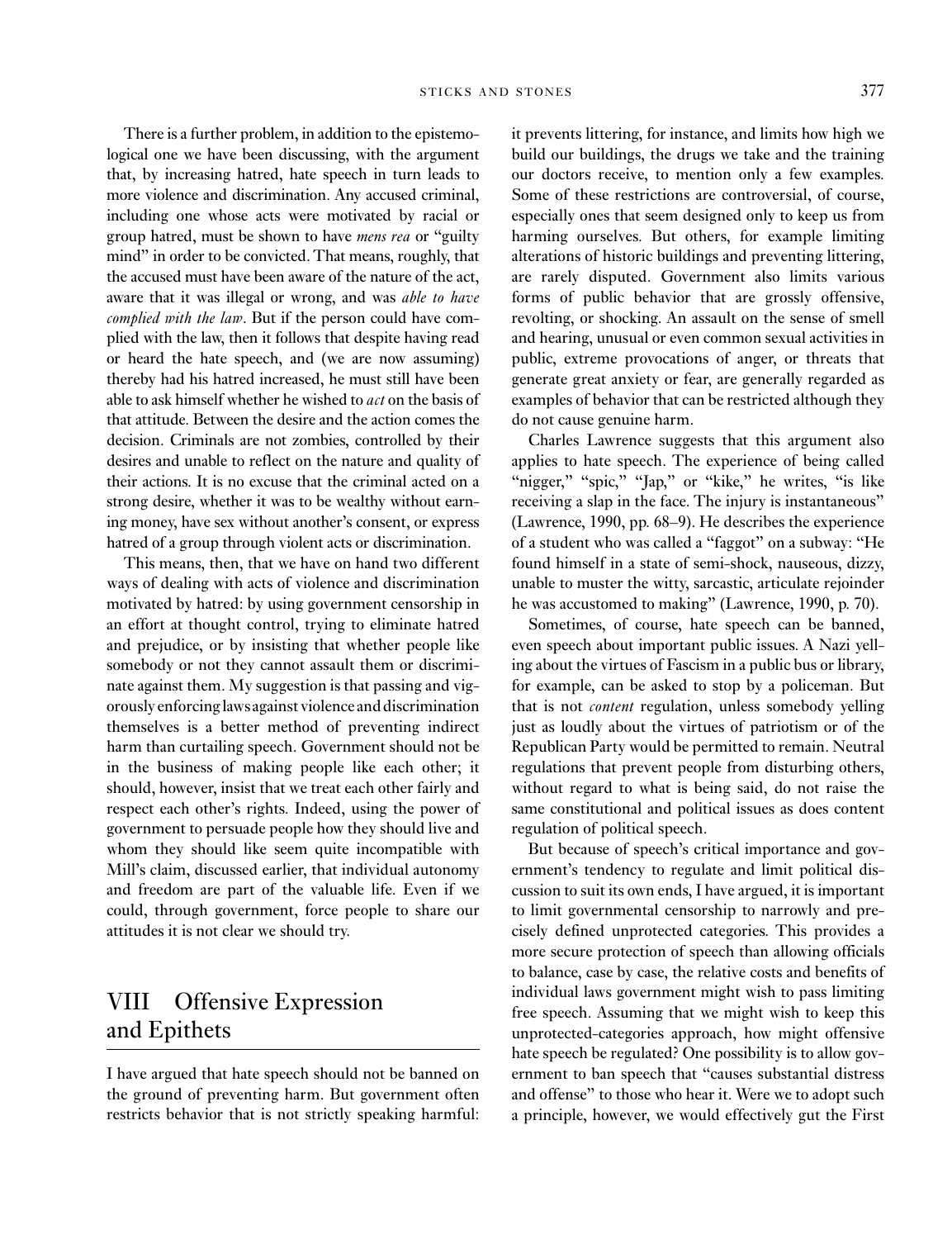Amendment. All kinds of political speech, including much that we would all think must be protected, is offensive to somebody somewhere. "Fuck the draft" is but one of many examples of constitutionally protected offensive speech (*Cohen* v. *California*, 1971); burning the American Flag is another (*Texas* v. *Johnson*, 1989).

Nor would it work to limit the unprotected category to all speech that is distressing and offensive to members of historically stigmatized groups, for that too would sweep far too broadly. Speech critical of peoples, nations, and religious institutions and practices often offends group members, as do discussions of differences between the races and sexes. Social and biological scientists sometimes find themselves confronted by people who have been deeply wounded by their words, as the instructor who got in trouble at the University of Michigan over his comments about sex-linked abilities illustrates. Or what about psychologists who wish to do research into group IQ differences? Should only those who reach conclusions that are not offensive be allowed to publish? Or should we perhaps simply ban research into any topic that offends? Such examples can be repeated endlessly, of course; it is virtually impossible to predict what might be taken as offensive. Even Malcolm X's autobiography might be punishable; he says at one point that "I'd had too much experience that women were only tricky, deceitful, untrustworthy flesh" (Malcolm X, 1964, p. 226).

Others, however, have suggested another, less sweeping approach: Why not at least ban racial or other *epithets* since they are a unique form of "speech act" that does not deserve protection. Unlike other forms of protected speech, it is claimed that epithets and name calling are constitutionally useless; they constitute acts of "subordination" that treat others as "moral inferiors" (Altmann, 1993). Racial, religious, and ethnic epithets are therefore a distinct type of speech act in which the speaker is subordinating rather than claiming, asserting, requesting, or any of the other array of actions we accomplish with language. So (it is concluded) while all the other types of speech acts deserve protection, mere epithets and slurs do not.

The problem with this argument, however, is that epithets are *not* simply acts of subordination, devoid of social and political significance or meaning, any more than burning a flag is simply an act of heating cloth. Besides "subordinating" another, epithets can also express emotion (anger or hatred, for example) or defiance of authority. And like burning or refusing to salute the flag (both protected acts), epithets also can be seen to express a political message, such as that another person or group is less worthy of moral consideration or is receiving undeserved preferences. That means, then, that however objectionable the content of such epithets is they go well beyond mere acts of "subordination" and therefore must be protected.

It is worth emphasizing, however, that although people have a political and constitutional *right* to use such language, it does not follow that they *should* use it or that they are behaving decently or morally when they exercise the right. A wrong remains a wrong, even if government may for good reason choose not to punish it. I am therefore in no way defending on moral grounds those who utter hate speech – an impossible task, in my view – but instead have tried to show why meeting hatred with more speech, as was done in Mizzoula, is a better response than governmental censorship. Nor is it correct to think that because government allows people to speak it is thereby condoning either the speech or the speaker. Government doesn't condone Christians, Jews, Muslims, and atheists by merely allowing them to exercise their religious freedom, as it would if it established and financed one religion. In religious matters, as well as in the case of speech, government's job is to remain neutral.

What, finally, should be said when a university is seeking to prevent harassment by limiting speech that creates a "hostile" environment for faculty and students? Clearly, a university could on aesthetic grounds prevent people from hanging banners or other material from their windows and doors, or pasting billboards on public walls. But again such a regulation must be content neutral; a state university cannot ban some messages while leaving other students, with different, less controversial and offensive views, to express themselves. (Private universities, since they are not run by government and therefore not bound by the First Amendment, are free to impose whatever orthodoxy they choose.)

More than most places, a university is committed to scholarship and the pursuit of knowledge. Freedom of inquiry is its life-blood. That means, however, that nobody can be guaranteed never to be offended or upset. (How often are students in a religion class deeply offended by what they hear? Or conservative Christians by openly gay, or pro-choice speech?) Being forced to confront people with widely different views and attitudes, including those whom we dislike and who dislike us, is rarely easy or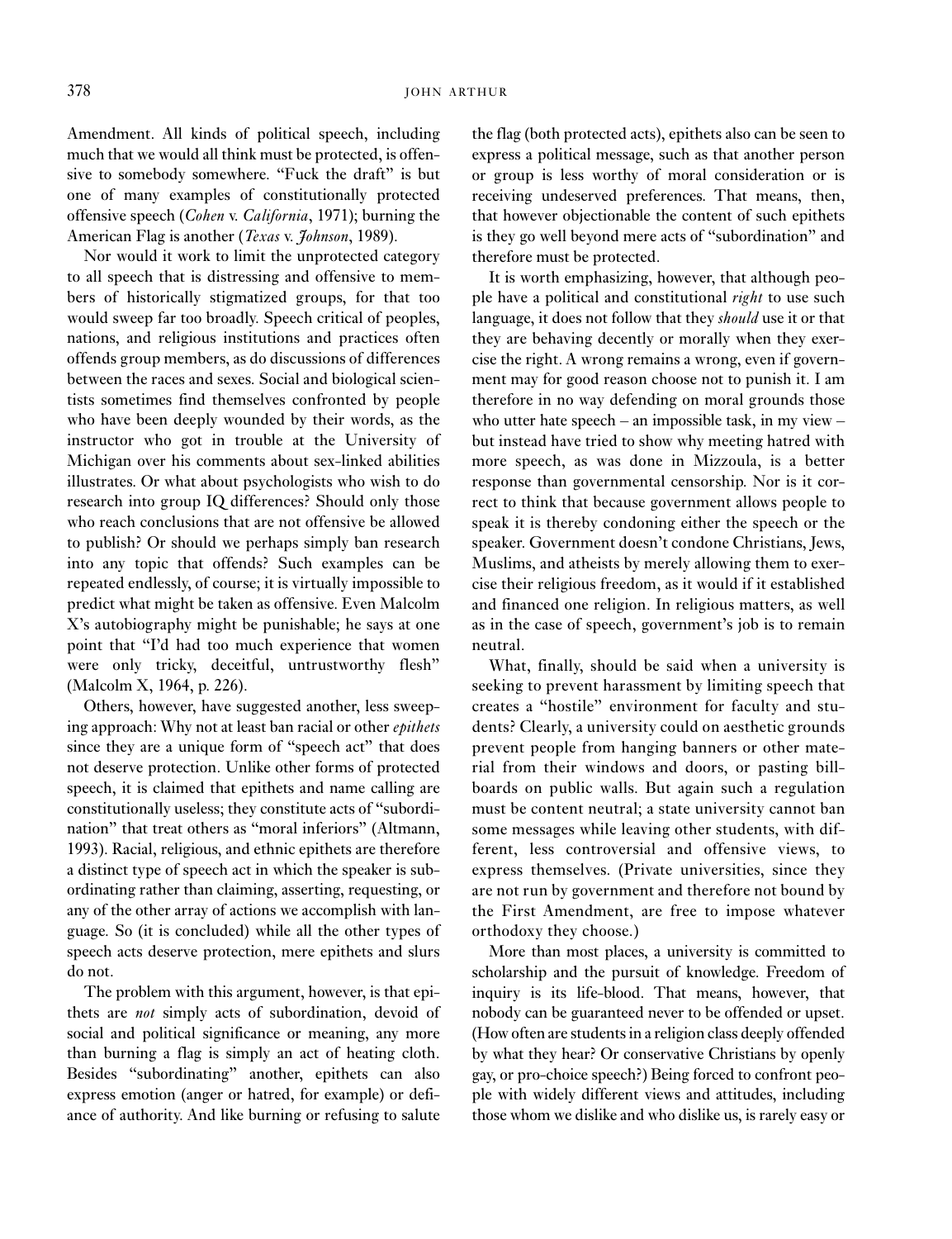pleasant; but it can also be an important part of acquiring an education. Once it is admitted that for purposes of regulating speech *content* there is no such thing as a false idea, Nazi marches have as much constitutional value as civil rights marches, swastikas as much value as anti-war or Israeli symbols, and emotionally charged speeches by members of the Klan as much value as Martin Luther King's "I Have a Dream" speech. Indeed, it is rare that hate speech is merely expressive and does not have at least some political or social content. However offensive and stupid Louis Farrakhan's description of Jews as "bloodsucking" may be, it is more than contentless expression of emotion.

None of this implies, however, that genuine harassment, whether in the workplace or university, should be protected. But harassment is not hate speech. For one thing, to suffer harassment requires more than hearing an offensive remark. Genuine harassment requires a pattern of behavior, not just a single event, and must occur in a context in which its intended victim(s) are made to feel sufficiently intimidated or distressed that their ability to perform is impeded. Nor would verbal harassment be limited to "hate speech" directed at women and racial or ethnic minorities. Vulgar, sexually explicit language directed at a religiously conservative white male could be part of a pattern of harassment of him, for example, as could verbal attacks aimed at people for being short, or in a fraternity, or long haired, or even (a personal concern of mine) being bald. Nor, finally, are acts of harassment limited to speech; other actions (making late-night noise or dumping litter, for example) would also have to be included under a genuine anti-harassment regulation. The point, then, is not that people have a free speech right to harass others. Rather, it is that a ban on harassment would be both broader and narrower than a ban on hate speech. To avoid the charge that they are disguised censorship, harassment regulations must ban more than hate speech as well as avoid treating hate speech per se as harassment.

But how, then, should others respond to those, on a university or off, who are offended and distressed when others exercise their right to speak? When children call each other names and cruelly tease each other, the standard adult response is to work on both sides of the problem. Teasers are encouraged to be more sensitive to others' feelings, and victims are encouraged to ignore the remarks. "Sticks and stones can break my bones, but names can never hurt me" was a commonplace on the playground when I was a child. A minimum of selfassurance and toughness can be expected of people, including students at college.

Like the sexual freedoms of homosexuals, freedom of speech is often the source of great distress to others. I have argued, however, that because of the risks and costs of censorship there is no alternative to accepting those costs, or more precisely to imposing the costs on those who find themselves distressed and offended by the speech. Like people who are offended by homosexuality or interracial couples, targets of hate speech can ask why *they* should have to suffer distress. The answer is the same in each case: Nobody has the right to demand that government protect them against distress when doing so would violate others' rights. Many of us believe that racists would be better people and lead more worthwhile lives if they didn't harbor hatred, but that belief does not justify restricting their speech, any more than the Puritans' desire to save souls would warrant religious intolerance, or Catholics' moral disapproval of homosexuality justify banning homosexual literature.

#### **Acknowledgments**

Earlier versions of this essay were read at the American Philosophical Association Pacific Meetings, St. Andrews College, Mansfield University, the University of Glasgow

and St. Andrews University. I am grateful for the many helpful comments I received on all those occasions, and especially to Jacqueline Mariña and Amy Shapiro.

#### **References**

- *Abrams* v. *United States*, 250 US 616 (1919).
- Altmann, A. (1993) "Liberalism and Campus Hate Speech," *Ethics* 103.
- *Cohen* v. *California*, 403 US 15 (1971).

Delgado, R. (1982) "Words that Wound: A Tort Action for Racial Insults, Epithets, and Name Calling," 17, *Harvard Civil Rights – Civil Liberties Law Review* 133 (1982); reprinted in Matsuda et al. (1993).